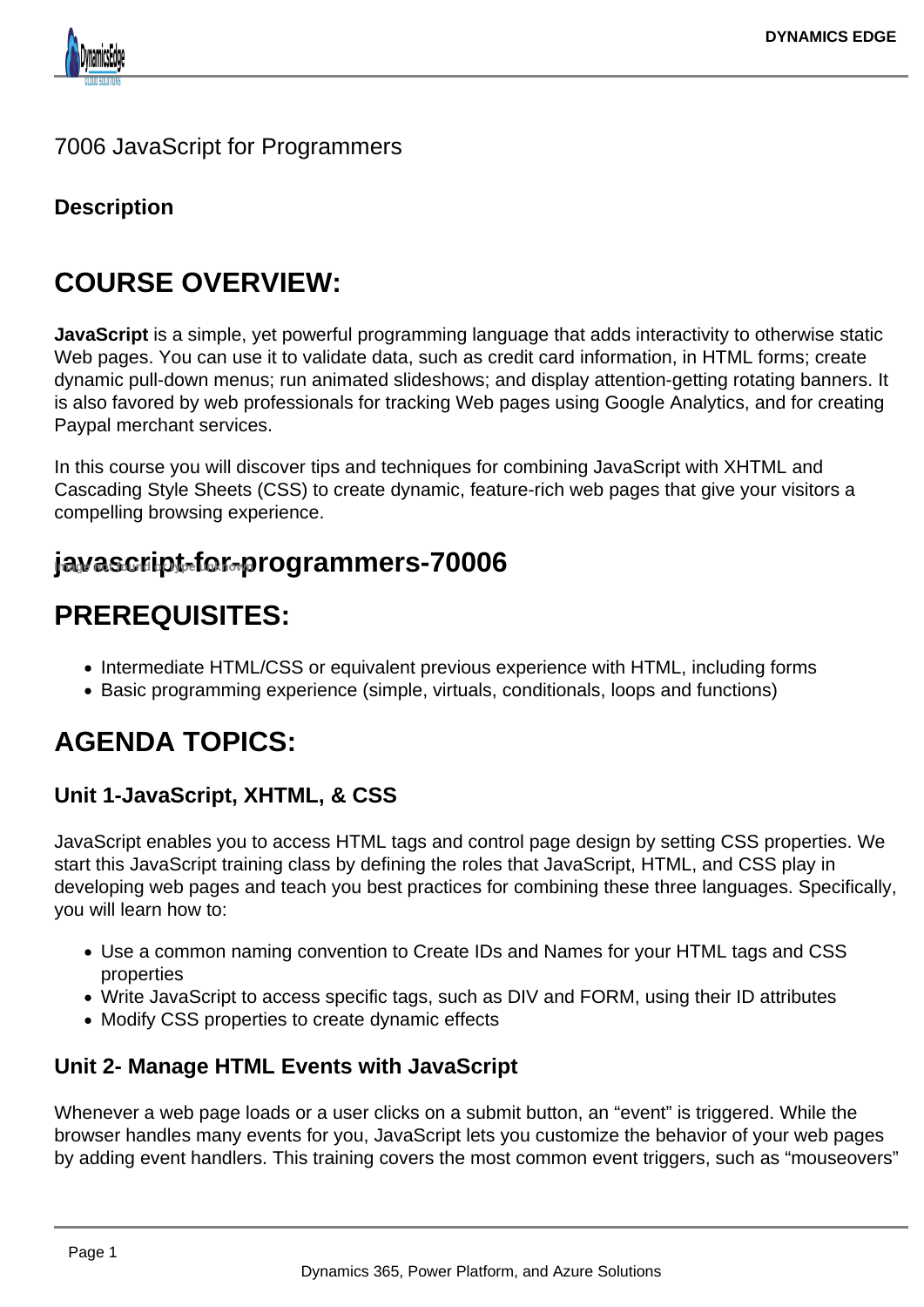

and "onClicks" and shows how your scripts can respond to them. By the end of this session, you will be able to:

- Embed JavaScript within HTML events
- Set a page title when your Web page loads
- Change the appearance of a menu item when the user mouses over a link
- Present a popup Alert dialog when the user clicks on a web page item, such as a button

#### **Unit 3-Use Browser & Document Objects**

Most browsers, including Internet Explorer, Firefox, Safari, and Opera, expose document elements and browser objects to JavaScript using the Document Object Model (DOM). This powerful feature lets you modify your HTML dynamically, and allows you to control the behavior of the browser. This JavaScript training session will show you how to:

- Traverse elements and browser objects in a document tree (object hierarchy)
- Use the DOM to get HTML elements by their ID or name
- Specify an element by its position in the document tree

#### **Unit 4- Javascript: Form Validation**

Websites that require information from their visitors, such as a credit card number, rely on web page forms. These forms typically contain input fields with labels explaining how the form should be filled out, such as "Enter your credit card number without hyphens or spaces." JavaScript lets you prevent errors in processing these fields by validating the information against a standard. You can write JavaScript to verify that an email address is correctly formatted, dates conform to a style, and currencies use the proper denominations. In this key JavaScript training session you will learn how to:

- Ensure that a form is completely filled out
- Verify a password, display an error alert if the password is incorrect, and give the user the opportunity to correct their input
- Validate text and number fields

### **Unit 5-Learn about Cross-Browser Coding**

Even if you write HTML and CSS code that conforms to industry standards, you can end up with different results in different browsers. Many browsers also offer proprietary extensions that may not exist in other browsers. By writing JavaScript to detect which browser is being used, you can write customized scripts that execute when that browser is detected. Our JavaScript training presents a realworld example that displays a specially formatted image correctly in Internet Explorer, Safari, Firefox and Opera. You'll finish up your JavaScript training by learning how to:

- Detect a specific browser type and customize your presentation for that browser
- Determine whether a browser supports a specific feature

Create standards-based scripts that produce the same results in any browser

#### **PRODUCT TYPE**